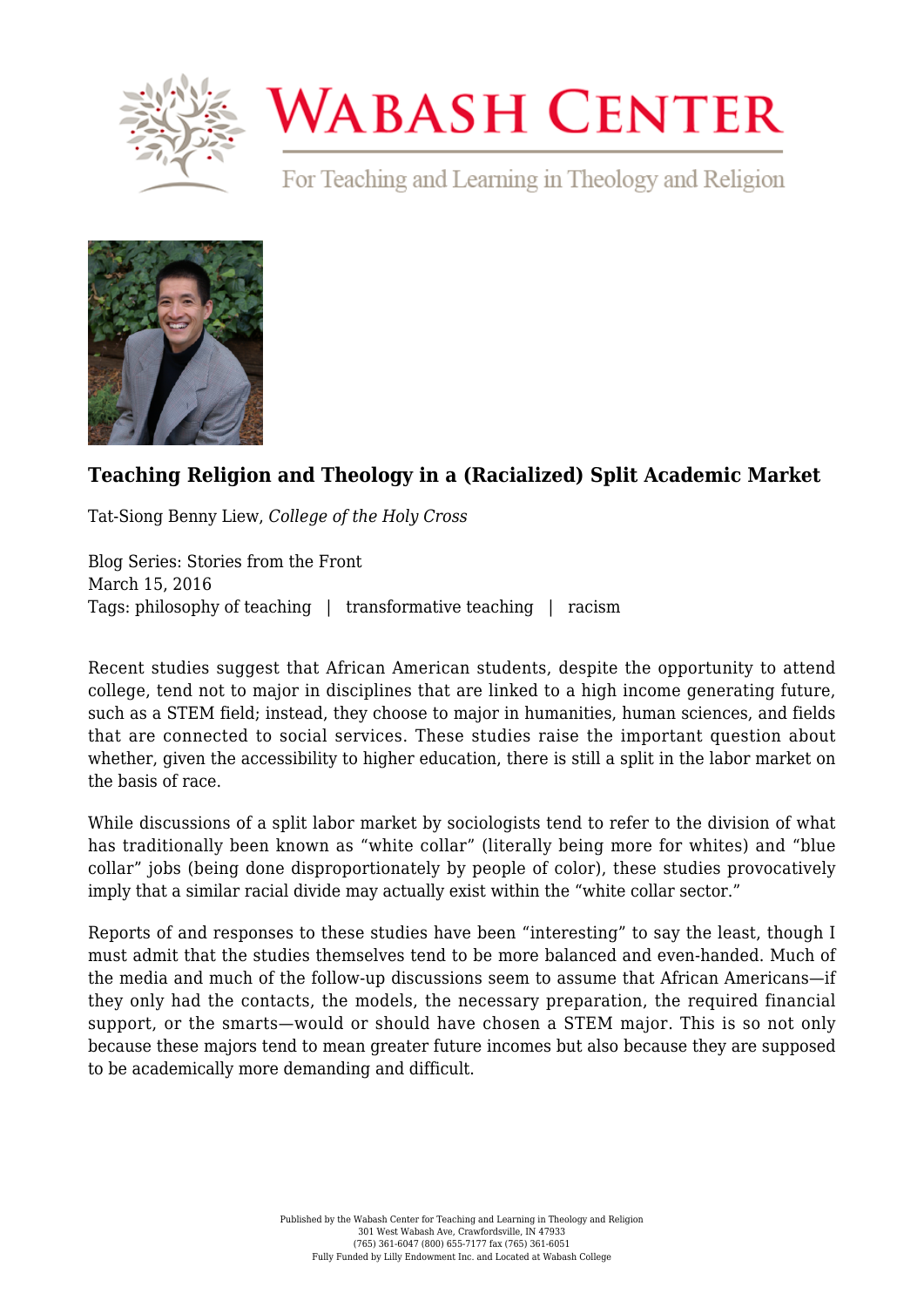

What should faculty members who teach religion and theology, especially those who are themselves part of the minoritized populations, do with this information? Should "we" make an all-out effort to steer African American students to major in STEM?

I certainly do not dismiss the need to monitor whether or not there are racialized divisions within the "white collar" labor market. As a teacher of undergraduates, I also cannot deny, dismiss, or downplay the importance and implications (including financial ones) of their choice of major. This may be particularly true, given the fact that I was raised by Chinese parents who emphasized incessantly the need to study and be "practical."

At the same time, I find myself questioning many of the assumptions and articulations I read. Who and how may someone judge the comparative "difficulties" involved in, say, the study of chemistry and religion/theology? I have had pre-med majors who found my introductory New Testament class "difficult," just as I have taught religious studies majors who cannot fathom taking another class in mathematics. Is it not thinkable that entry into medical school is more "difficult" than entry into seminary because more people are interested in pursuing a medical career (partly for the potential monetary reward?) and that this phenomenon actually has nothing to do with the comparative "difficulty" of the two disciplines, assuming that a comparison can even be made for disciplines that require different intelligences and skill sets? Is it not also thinkable that some African Americans who choose to major in fields that are generally linked to social services do so because their own experience of marginalization has sensitized them more than the majority population to the reality of human and social needs?

I also wonder, given my earlier reference to the split labor market, if the academy or higher education is now no longer just divided into, for the sake of convenient reference, the (natural) sciences and the arts, but also, to use the terms for the split labor market, "primary" and "secondary" disciplines. We all know where religious and theological studies fall within this division, though I must point out that minoritized scholars generally remain a minority in the (racialized) *academic market*, regardless of sector and discipline.

I may be wrong about this, but I think professors of religion and theology have to do something basic or fundamental, if we are to better nuance these recent talks and thoughts about majors and money. What I think we need to change is the basic understanding and primary rhetoric that my own parents used to tell me. According to them, education is the way to gain socioeconomic mobility; that is why having an education is imperative. My parents are, of course,